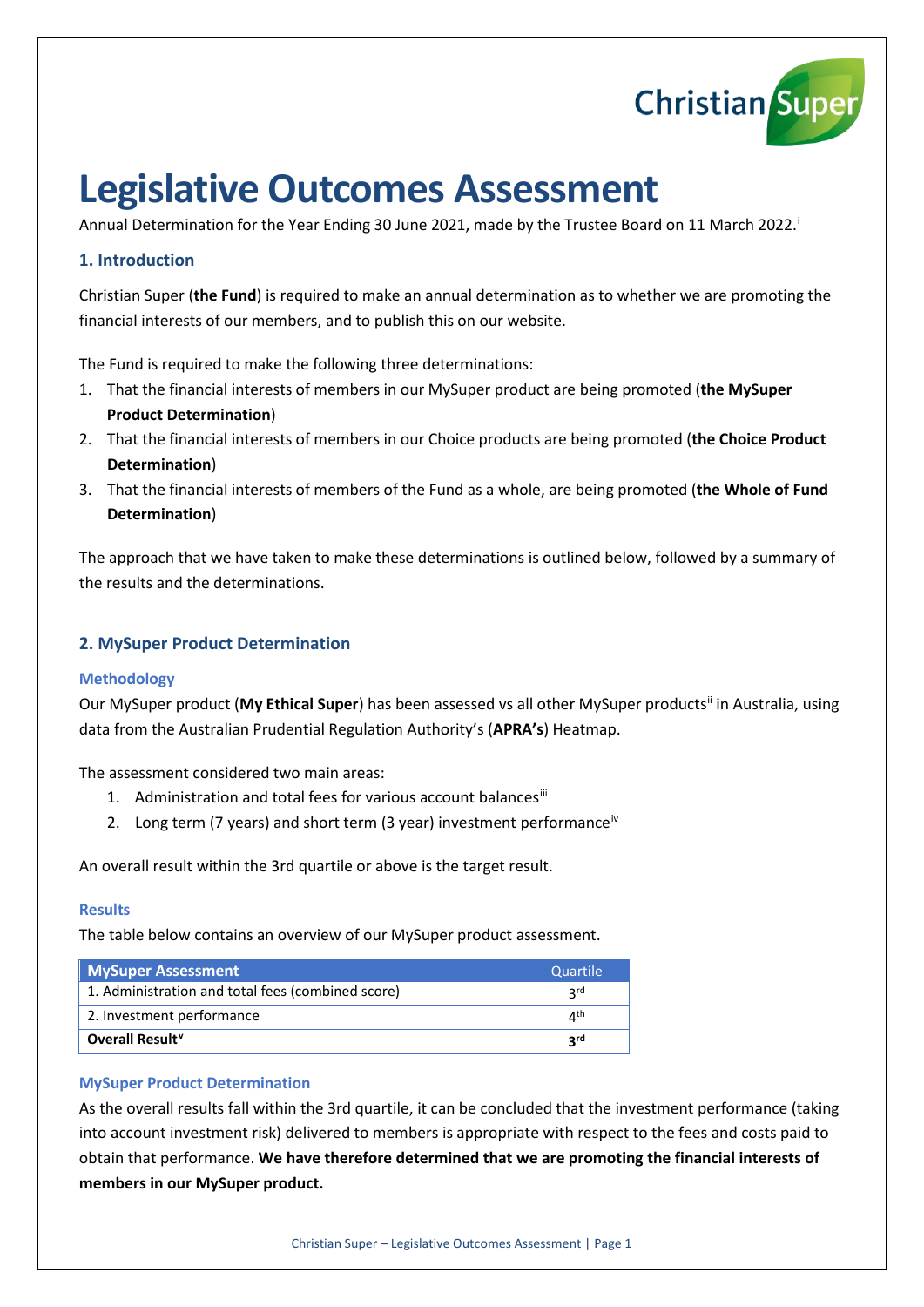*It should be noted that the MySuper product did not pass the Annual Performance Assessment to 30 June 2021. This metric was given a 20%[vi](#page-3-5) weighting when assessing the investment performance of the MySuper Product given its significance, and the MySuper product through this methodology was still considered to be promoting the financial of members in the MySuper product as outlined above.*

# **3. Choice Product Determination**

# **Methodology**

Our Choice product has been assessed by using data from APRA's Heatmap to compare the combined result of our Ethical High Growth, Ethical Conservative Balanced and Ethical Stable investment options vs Choice products offered by other super funds. Other investment options offered within our Choice product have been excluded as they are not included in APRA data (due to insufficient performance history). In addition, the majority of our Choice members are invested in the three options included.

The assessment considered the result of three investment options assessable within our Choice product:

- 1. Ethical High Growth (total fees and investment performance result)
- 2. Ethical Conservative Balance (total fees and investment performance result)
- 3. Ethical Stable (total fees and investment performance result)

An overall result within the 3rd quartile or above is the target result.

# **Results**

The table below contains an overview of our Choice product assessment.

| <b>Choice Assessment</b>         | Quartile        |
|----------------------------------|-----------------|
| 1. Ethical High Growth           | <b>2rd</b>      |
| 2. Ethical Conservative Balanced | 3 <sup>rd</sup> |
| 3. Ethical Stable                | <b>Prd</b>      |
| <b>Overall Result</b>            | <b>2rd</b>      |

# **Choice Product Determination**

As the overall results fall within the 3rd quartile, it can be concluded that the investment performance (taking into account investment risk) delivered to members is appropriate with respect to the fees and costs paid to obtain that performance. **We have therefore determined that we are promoting the financial interests of members in our Choice product.**

# **4. Whole of Fund Determination**

# **Methodology**

Our Whole of Fund assessment considered four key areas:

- 1. The appropriateness of the options, benefits and facilities of the Fund
- 2. The appropriateness of the investment strategy
- 3. The appropriateness of the insurance strategy and its associated costs
- 4. The appropriateness of the operating costs and associated fees, with particular regard to the scale of the Fund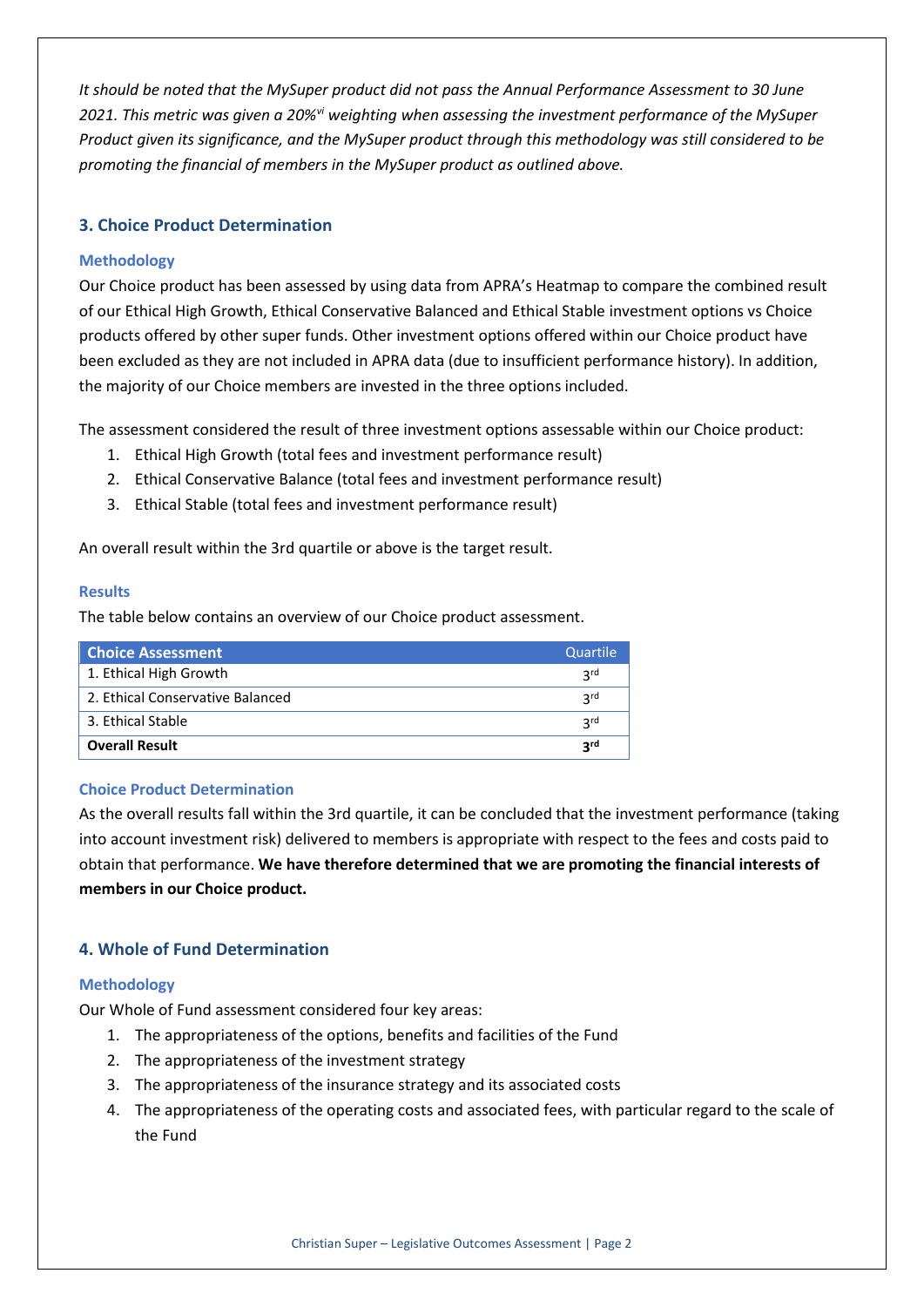#### **Results**

#### Appropriateness of Options, Benefits and Facilities

In addition to the investment and insurance options offered to members (which are outlined in the following sections) The Fund offers the following optional services, which have been deemed appropriate for its members:

- Online access to accounts through the Fund's MemberAccess portal;
- Mobile access to accounts through the Fund's Mobile App;
- General and administrative advice through the Fund's in-house Member Care Team; and
- Intra-Fund Financial Advice through the Fund's arrangement with Link Advice.

# Appropriateness of Investment Strategy

The MySuper options aims to deliver over a working lifetime, returns of inflation + 3.0%. This objective is consistent with a member who enters the workforce at age 23 and retires at age 67 being funded with approximately 20 years of retirement income. Following on from this objective, the portfolio is constructed to deliver this outcome and the investment risk adjusted accordingly. Our view is that this is appropriate to the members of the default option and promotes their financial interests.

The Fund offers seven options within the Choice product so that there is sufficient diversity of option risk to allow members in different financial circumstances, and at different points in their retirement savings journey to appropriately tailor their investment strategy. We continue to hold the view that this option suite remains appropriate for members and is promoting their financial interests.

# Appropriateness of Insurance Strategy and Costs

Industry benchmarking conducted by SuperRatings combined with internal metrics indicated that the Fund's Death and TPD cover are positioned well above industry mediums across all age categories for coverage amounts with lower than median costs for this cover. This indicates that the insurance product is well placed relative to the market and appropriate to for our membership base.

# Appropriateness of Operating Costs, Fees and Scale

As a profit-to-members fund, Christian Super operates on a cost-recovery basis which we believe is an appropriate basis for setting the revenue amount that is collected through fees.

We have compared the operating costs of the Fund to the industry median using SuperRatings 2021 Operating Cost Metrics. As the Fund's operating costs per member are comparable to other funds in the industry, it is our view that the operating expenses, and the fees associated with them are not disadvantaging the financial interests of the Fund's members.

# **Whole of Fund Determination**

It has been concluded that the insurance strategy, investment strategy, options, benefits and facilities accessible by members are appropriate with respect to the fees and costs paid to have access to them. **We have therefore determined that we are promoting the financial interests of members of the Fund as a whole.**